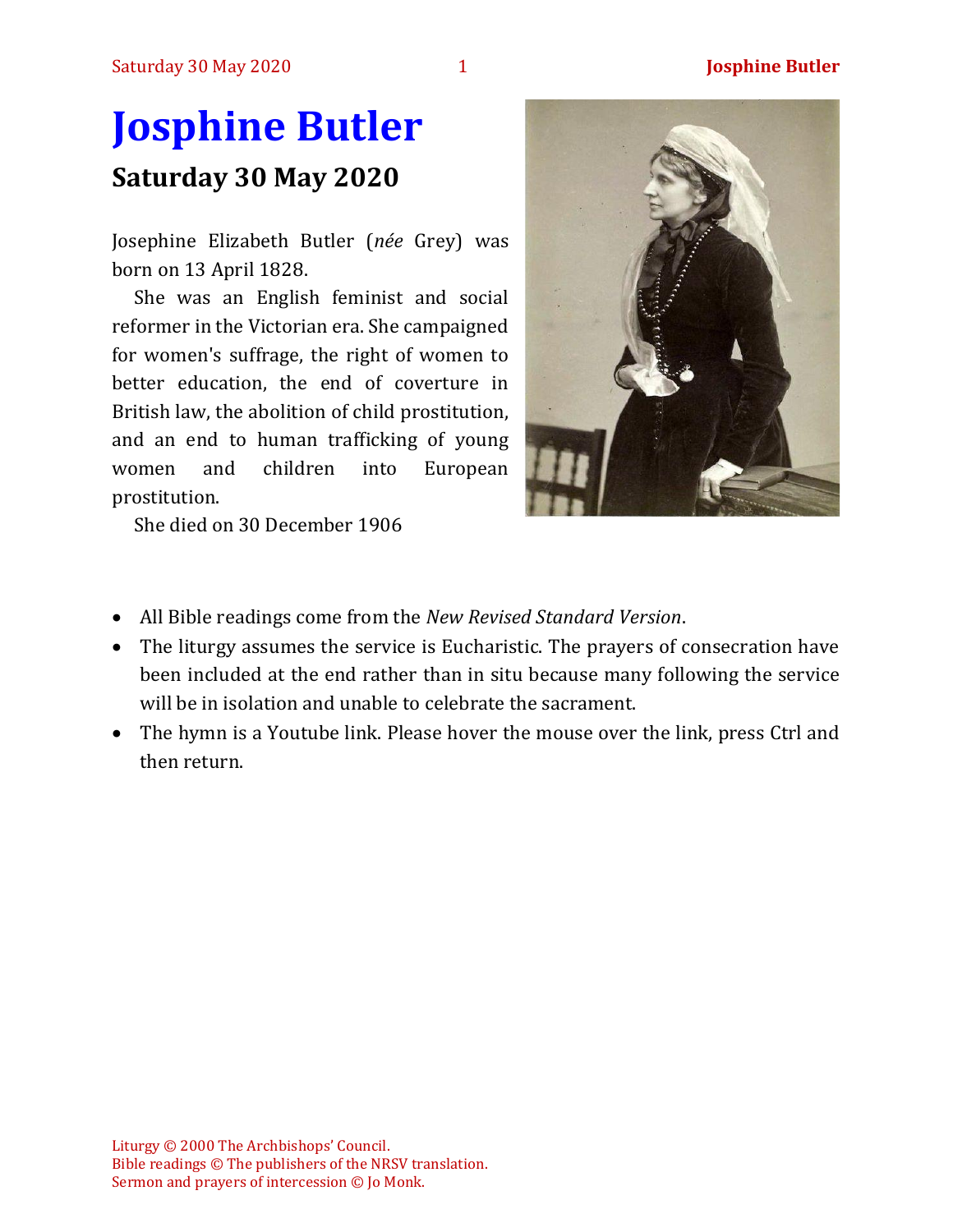HYMN **[Father, hear the prayer we offer](https://www.youtube.com/watch?v=xQsFc0kZoYM&feature=youtu.be)** (please click on this link to hear the hymn)

# **The welcome**

In the name of the Father, and of the Son, and of the Holy Spirit

All **Amen.**

The Lord be with you

All **And also with you.**

# **The Preparation**

All **Almighty God, to whom all hearts are open, all desires known, and from whom no secrets are hidden: cleanse the thoughts of our hearts by the inspiration of your Holy Spirit, that we may perfectly love you, and worthily magnify your holy name; through Christ our Lord. Amen.**

Our Lord Jesus Christ said:

The first commandment is this: 'Hear, O Israel, the Lord our God is the only Lord. You shall love the Lord your God with all your heart, with all your soul, with all your mind, and with all your strength.'

And the second is this: 'Love your neighbour as yourself.'

There is no other commandment greater than these.

On these two commandments hang all the law and the prophets.

## All **Amen. Lord, have mercy.**

Christ calls us to share the heavenly banquet of his love with all the saints in earth and heaven. Therefore, knowing our unworthiness and sin, let us confess our sins in penitence and faith, firmly resolved to keep God's commandments and to live in love and peace with all.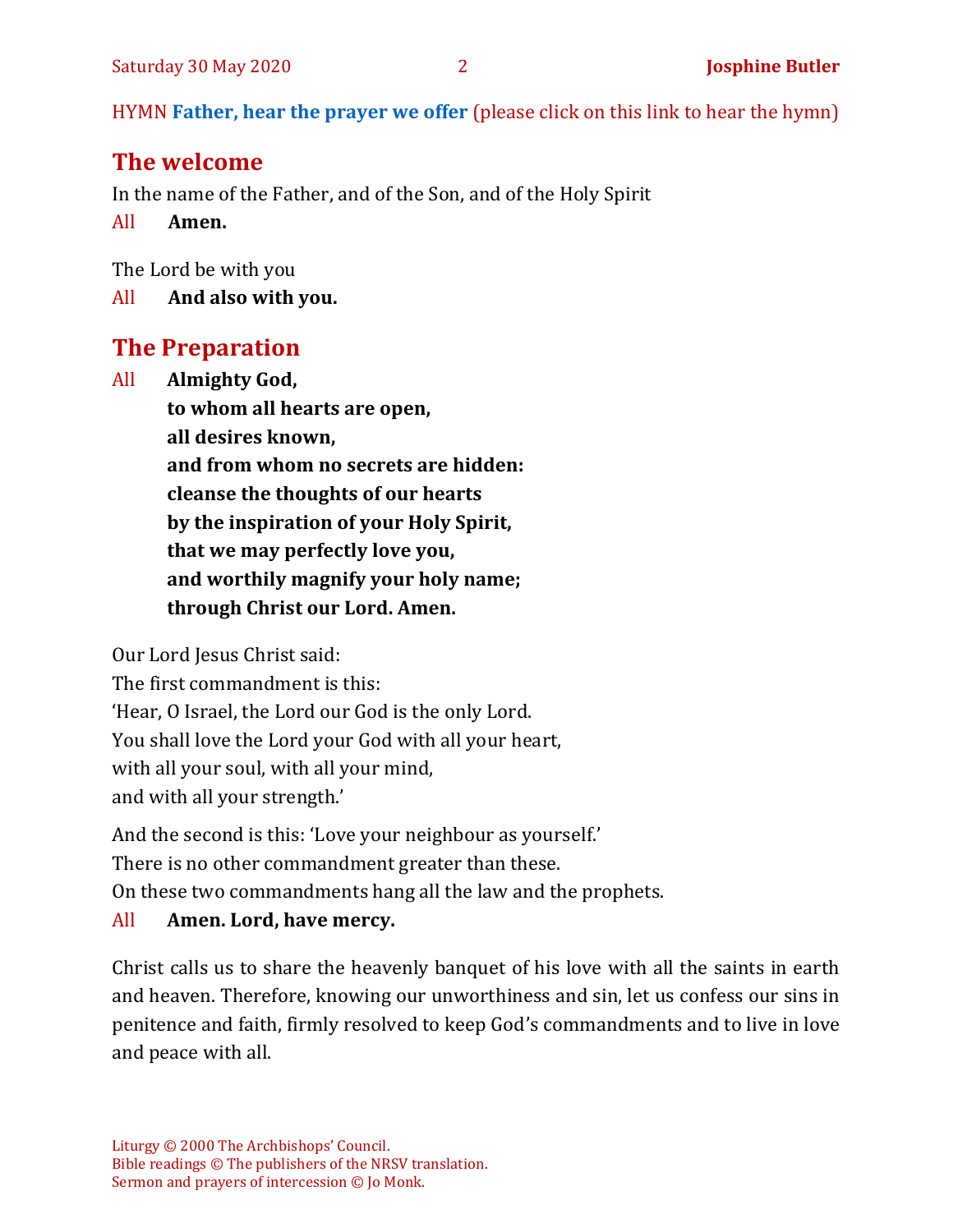All **Almighty God, our heavenly Father, we have sinned against you and against our neighbour in thought and word and deed, through negligence, through weakness, through our own deliberate fault. We are truly sorry and repent of all our sins. For the sake of your Son Jesus Christ, who died for us, forgive us all that is past and grant that we may serve you in newness of life to the glory of your name. Amen.**

Almighty God, who forgives all who truly repent, have mercy upon you, pardon and deliver you from all your sins, confirm and strengthen you in all goodness, and keep you in life eternal; through Jesus Christ our Lord. All **Amen.**

# **The Gloria**

This version of the Gloria is sung to the tune of 'Cwm Rhondda'. Click **[here](https://www.youtube.com/watch?v=BtGhnEwY74E)** for the tune.

All **Glory be to God in Heaven, Songs of joy and peace we bring, Thankful hearts and voices raising, To creation's Lord we sing. Lord we thank you, Lord we praise you, Glory be to God our King: Glory be to God our King.**

> **Lamb of God, who on our shoulders, Bore the load of this world's sin;**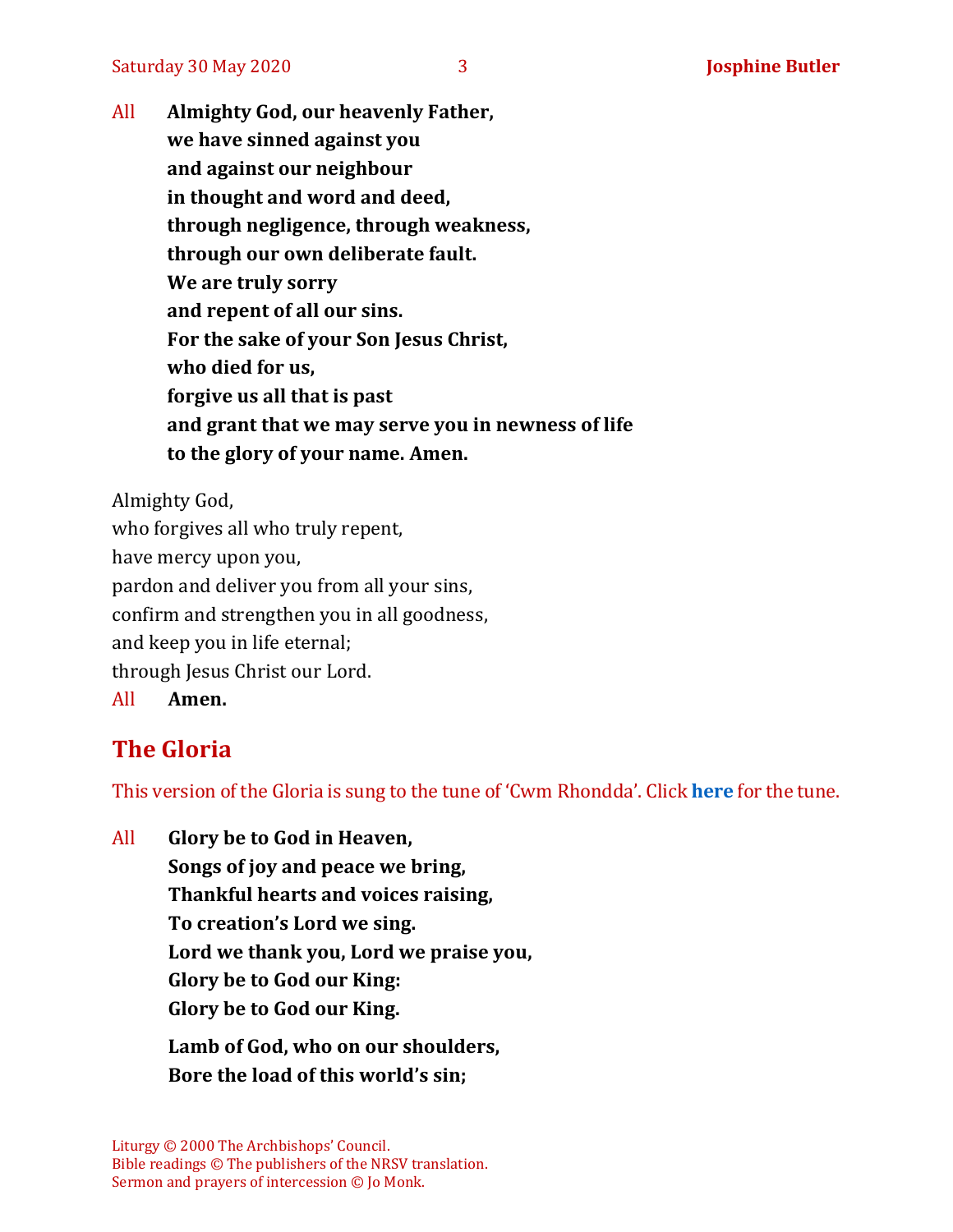**Only Son of God the Father, You have brought us peace within. Lord, have mercy, Christ have mercy, Now your glorious reign begin: Now your glorious reign begin.**

**You O Son of God are Holy, You we praise with one accord. None in heav'n or earth is like you, Only you are Christ the Lord. With the Father and the Spirit, Ever worshipped and adored: Ever worshipped and adored.**

# **The Collect for Josephine Butler**

God of compassion and love, by whose grace your servant Josephine Butler followed in the way of your Son in caring for those in need: help us like her to work with strength for the restoration of all to the dignity and freedom of those created in your image; through Jesus Christ our Saviour, who is alive and reigns with you, in the unity of the Holy Spirit, one God, now and for ever. All **Amen.**

# **First reading**

A reading from the Book of the Acts of the Apostles

When we got to Rome, Paul was allowed to live by himself, with a soldier to guard him.

Three days later he called together the local Jewish leaders. When they had assembled, Paul said to them: 'My brothers, although I have done nothing against our people or against the customs of our ancestors, I was arrested in Jerusalem and handed over to the Romans. They examined me and wanted to release me, because I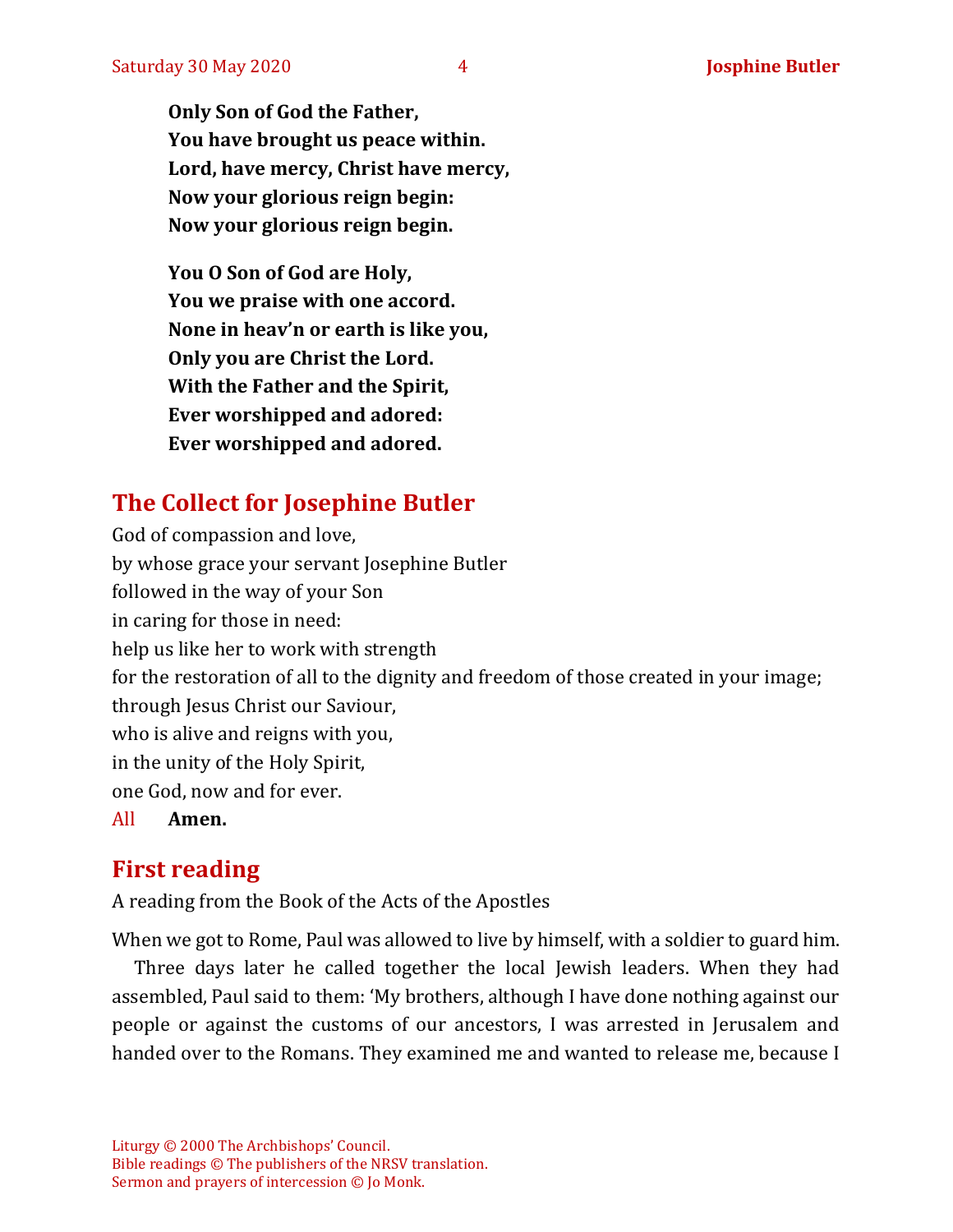was not guilty of any crime deserving death. The Jews objected, so I was compelled to make an appeal to Caesar. I certainly did not intend to bring any charge against my own people. For this reason I have asked to see you and talk with you. It is because of the hope of Israel that I am bound with this chain.'

For two whole years Paul stayed there in his own rented house and welcomed all who came to see him.He proclaimed the kingdom of God and taught about the Lord Jesus Christ—with all boldness and without hindrance! *Acts 28:16–20, 30–end*

This is the Word of the Lord

All **Thanks be to God.**

# **Second reading**

A reading from St John's First Letter

Dear children, let us not love with words or speech but with actions and in truth.

This is how we know that we belong to the truth and how we set our hearts at rest in his presence:If our hearts condemn us, we know that God is greater than our hearts, and he knows everything.Dear friends, if our hearts do not condemn us, we have confidence before God and receive from him anything we ask, because we keep his commands and do what pleases him. And this is his command: to believe in the name of his Son, Jesus Christ, and to love one another as he commanded us. *1 John 3:18–23*

This is the Word of the Lord

All **Thanks be to God.**

# **Gospel reading**

Hear the Gospel of our Lord Jesus Christ according to John

## All **Glory to you O Lord.**

Peter turned and saw that the disciple whom Jesus loved was following them. (This was the one who had leaned back against Jesus at the supper and had said, 'Lord, who is going to betray you?') When Peter saw him, he asked, 'Lord, what about him?'

Jesus answered, 'If I want him to remain alive until I return, what is that to you? You must follow me.' Because of this, the rumour spread among the believers that this disciple would not die. But Jesus did not say that he would not die; he only said, 'If I want him to remain alive until I return, what is that to you?'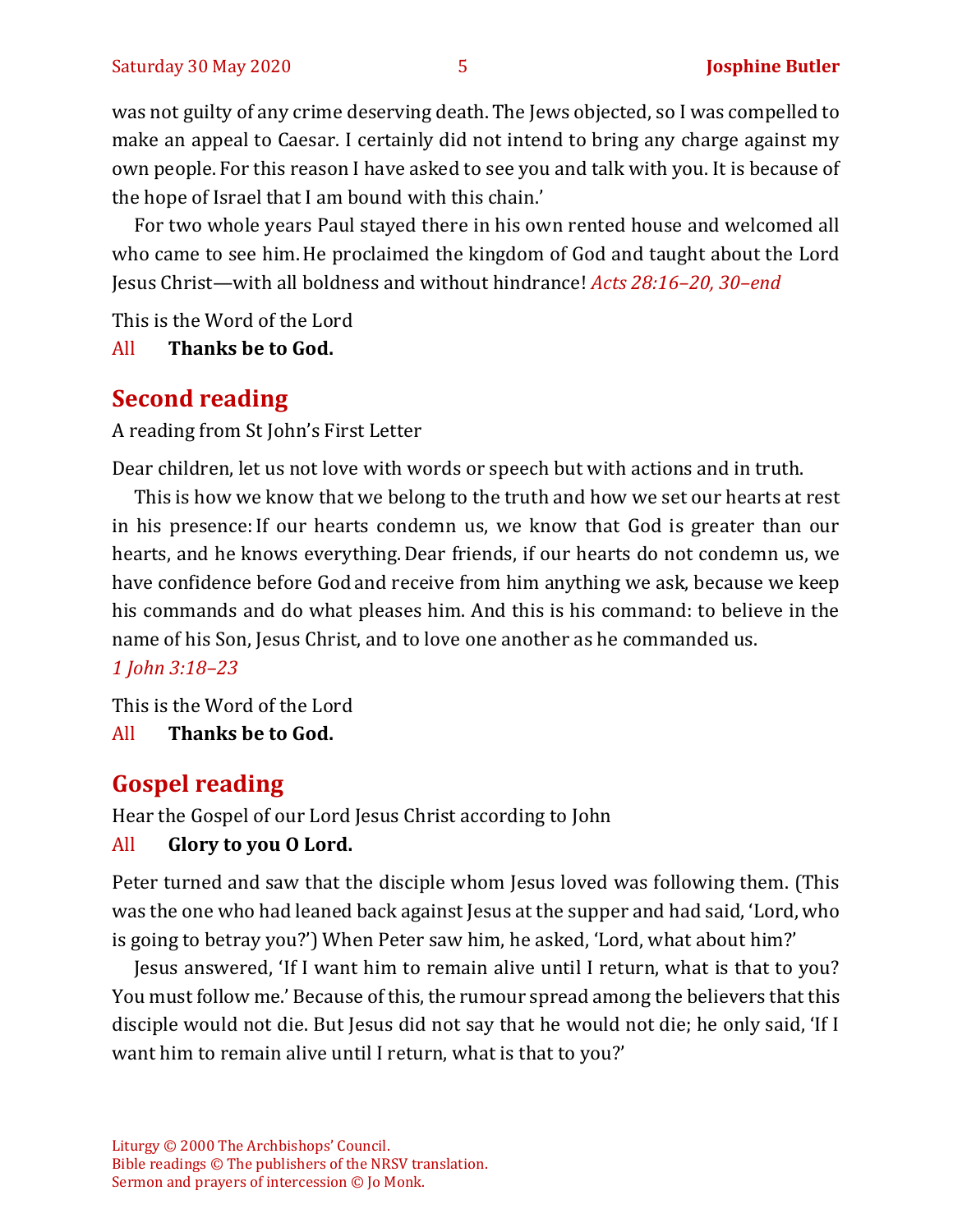This is the disciple who testifies to these things and who wrote them down. We know that his testimony is true.

Jesus did many other things as well. If every one of them were written down, I suppose that even the whole world would not have room for the books that would be written. *John 21:20–end* 

This is the Gospel of the Lord

#### All **Praise to you O Christ.**

#### **Sermon**

Today we celebrate the memory of Josephine Butler, an English feminist and social reformer of the Victorian era. She campaigned for women's rights, the abolition of child prostitution and an end to human trafficking in Europe. It was a brave thing to do.

Josephine was born into an upper-class family in the 19th century, schooled at home and raised to be devoutly religious, but she used her faith and her intellect to challenge the social values of her time. In particular, she wanted women to be treated equally with men and she did not shy away from pointing out the double standards in the social conventions of the time. A man who visited prostitutes was 'a bit naughty', a woman who engaged in prostitution was the lowest of the low, rejected by all respectable people and often punished by the law.

Today's Gospel reading is 1 John 3:18. 'Dear children, let us not love with words or speech but with actions and in truth'.

Josephine Butler set us an example of what that means in a world where injustice often reigns. She campaigned vigorously for many years and won a lot of support from individual politicians, radicals and medical people. But she also made enemies of some very powerful men. On occasion, people became so angry at her attempts to end the sexual exploitation of women that they pelted her with cow dung and another time, a group of men smashed the windows of a hotel where she was staying and threatened to set it on fire.

Perhaps you're thinking, 'What an amazing woman. But I could never do that'.

Maybe it helps to look at her personal diaries, in which we see that she was not simply a fearless soldier in the cause of right. In fact, she often felt intimidated, frightened and depressed. In September 1869, after a particularly harsh law was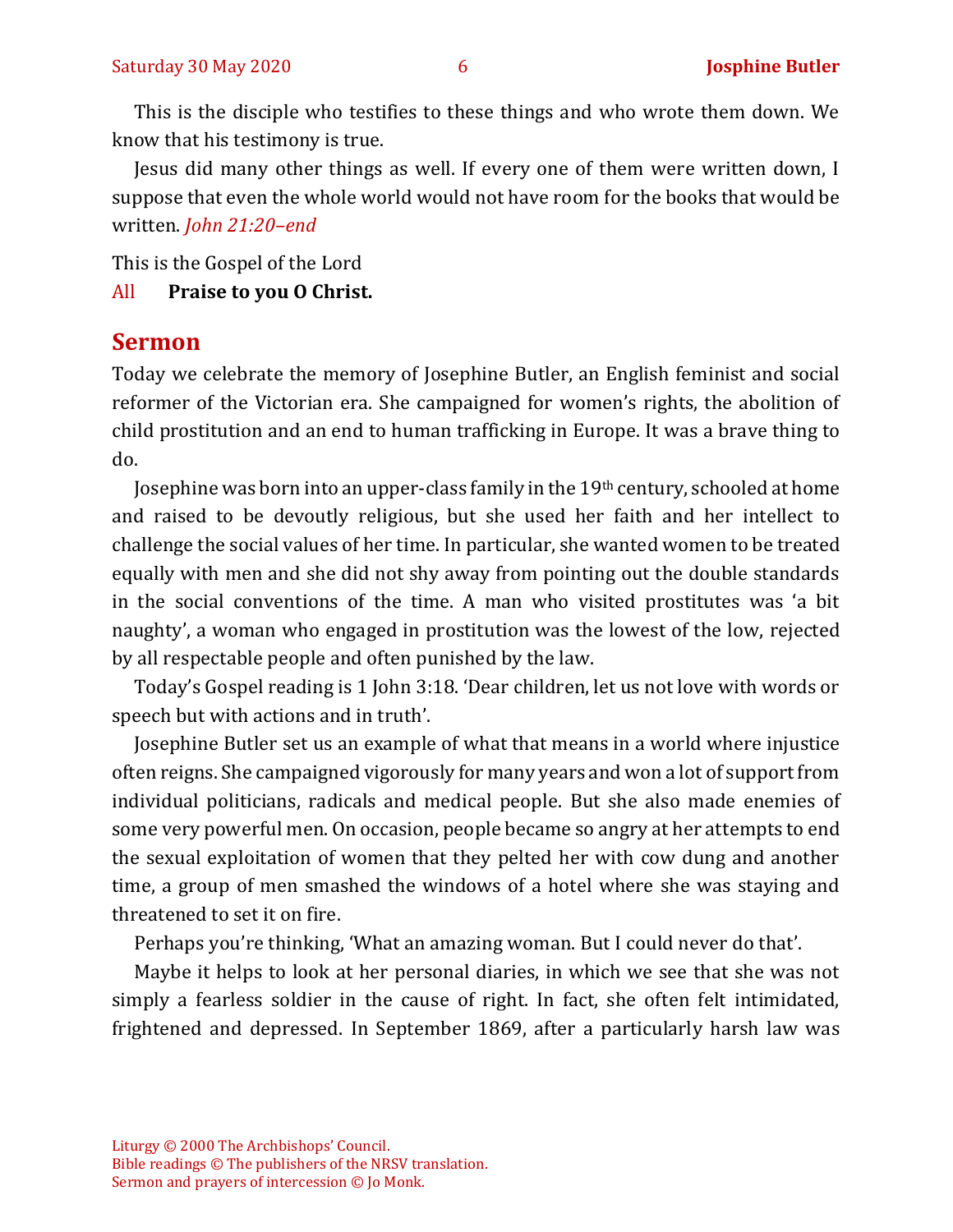passed against prostitution, but targeting only the women, not the men who used their 'services', she wrote:

'I have not yet put on my armour, nor am I yet ready. Nothing so wears me out, body and soul, as anger, fruitless anger; and this thing fills me with such an anger, and even hatred, that I fear to face it. The thought of this atrocity kills charity and hinders my prayers. But there is surely a way of being angry without sin. I pray Thee, O God, to give me a deep, well-governed, and lifelong hatred of all such injustice, tyranny and cruelty; and at the same time give me that divine compassion which is willing to live and suffer long for love of souls, or to fling itself into the breach and die at once'.

The task she faced was 'so dreadful, so difficult, so disgusting, that I tremble to look at it; and it is hard to see and know whether or not God is indeed calling me concerning it'.

Sometimes she wondered, 'Does not God care? Can God bear these things?' He is silent, the woe deepens, and the question is still sent up from generation to generation, Hath God not seen? Will He not help?' Surely these are sentiment we can all identify with. The world is still full of injustice and we often feel helplessly inadequate when faced with so much pain.

Fortunately for the women she campaigned to help and for us now, as we benefit from the greater gender equality gained in the time since, Josephine Butler came to the conclusion that God does care. She also believed that it was God who gave her the strength she needed to carry on.

She continued to follow Jesus, 'the Son of Man who came to seek and to save that which is lost'. Jesus never gives up on us, she reasoned, so we cannot give up on one another.

She wrote: 'In order to follow our lost sheep *until we find them*—never stopping short of that—it seems that we must have, in some degree at least, the faith of the Son of God; His faith in the creative power of the Father and His faith in the possibility of resurrection for every dead soul'.

Reading her writings, it's clear that she was still a woman of her time: she regarded the sex workers as 'lost souls' who needed to be saved from their sin, which not everyone would feel comfortable with now.

But her Christian witness: the way she gave her life for what she knew to be right, continuing the struggle through personal pain, frequent ill-health and sometimes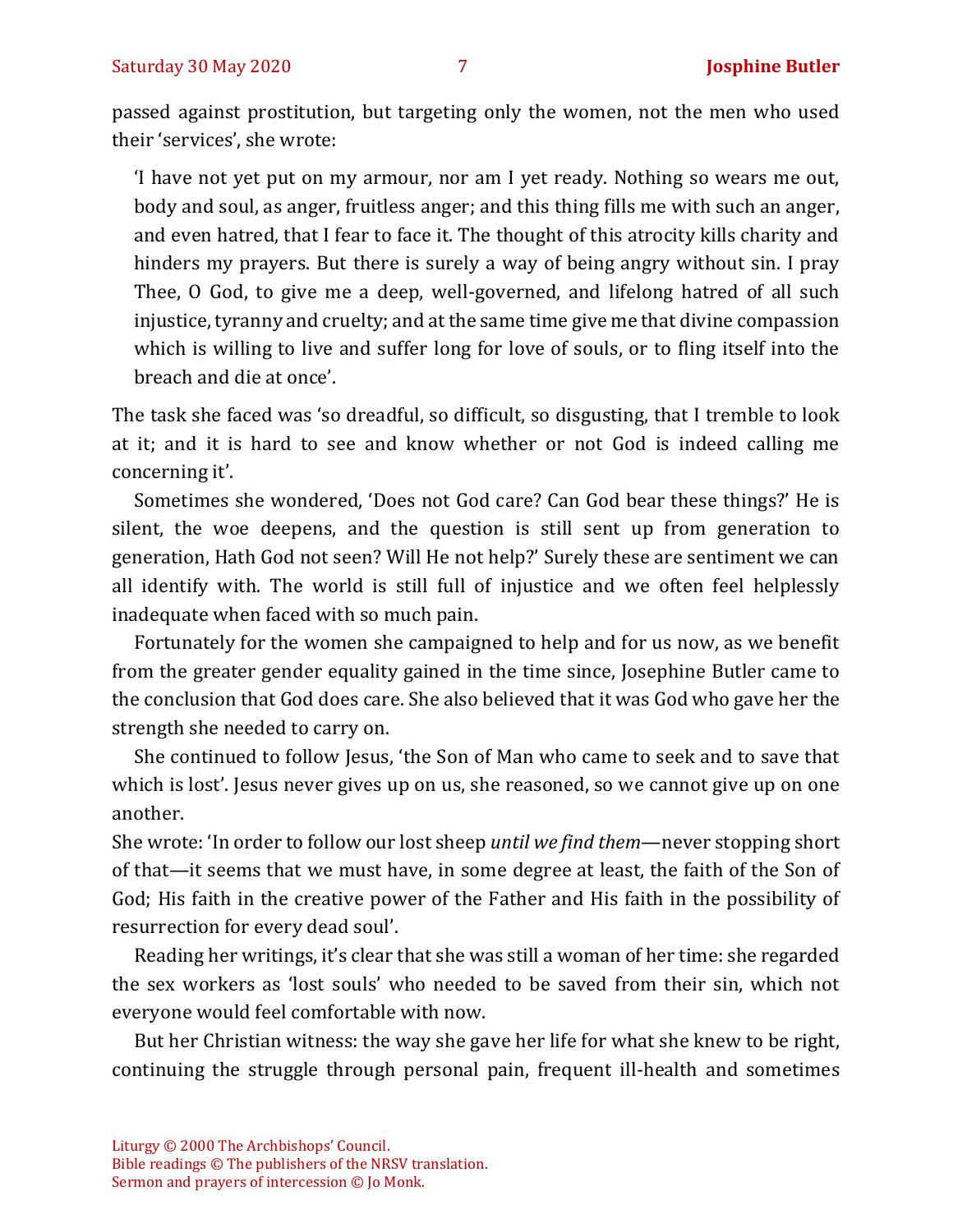violent opposition, is an inspiration to us. This is what 'loving with actions and in truth looks like'.

I'll leave you with a thought. Are we loving 'with actions and in truth'? And if we're already doing some of that—as I think most of us are in small ways—how can we do it more?

# **Prayers of intercession**

Father of compassion and love, we pray for your Church and your world.

We thank you for the witness of your servant Josephine Butler. We pray that, like her, we might work for justice and the restoration of dignity to all your people.

Help us, like her, to work for the coming of your kingdom, to proclaim your gospel in our daily living and never to rest content until your kingdom comes, on earth as it is in heaven.

Lord in your mercy,

## All **Hear our prayer**.

We pray for all who are in need today: for those living in war zones, those living in fear and oppression, and those facing an uncertain future because of the coronavirus. Help our leaders to govern with wisdom and compassion, to do what is best for us all and to stand up for truth and justice.

Lord in your mercy,

## All **Hear our prayer**.

We pray for those known especially to us, who need your healing touch and your compassion today. Help us to reach out to them with your love.

Lord in your mercy,

## All **Hear our prayer**.

And we pray for those who have died and those who mourn and miss them. May they rest in peace and rise in glory.

Merciful Father,

All **accept these prayers for the sake of your Son, our Saviour Jesus Christ.** 

**Amen.**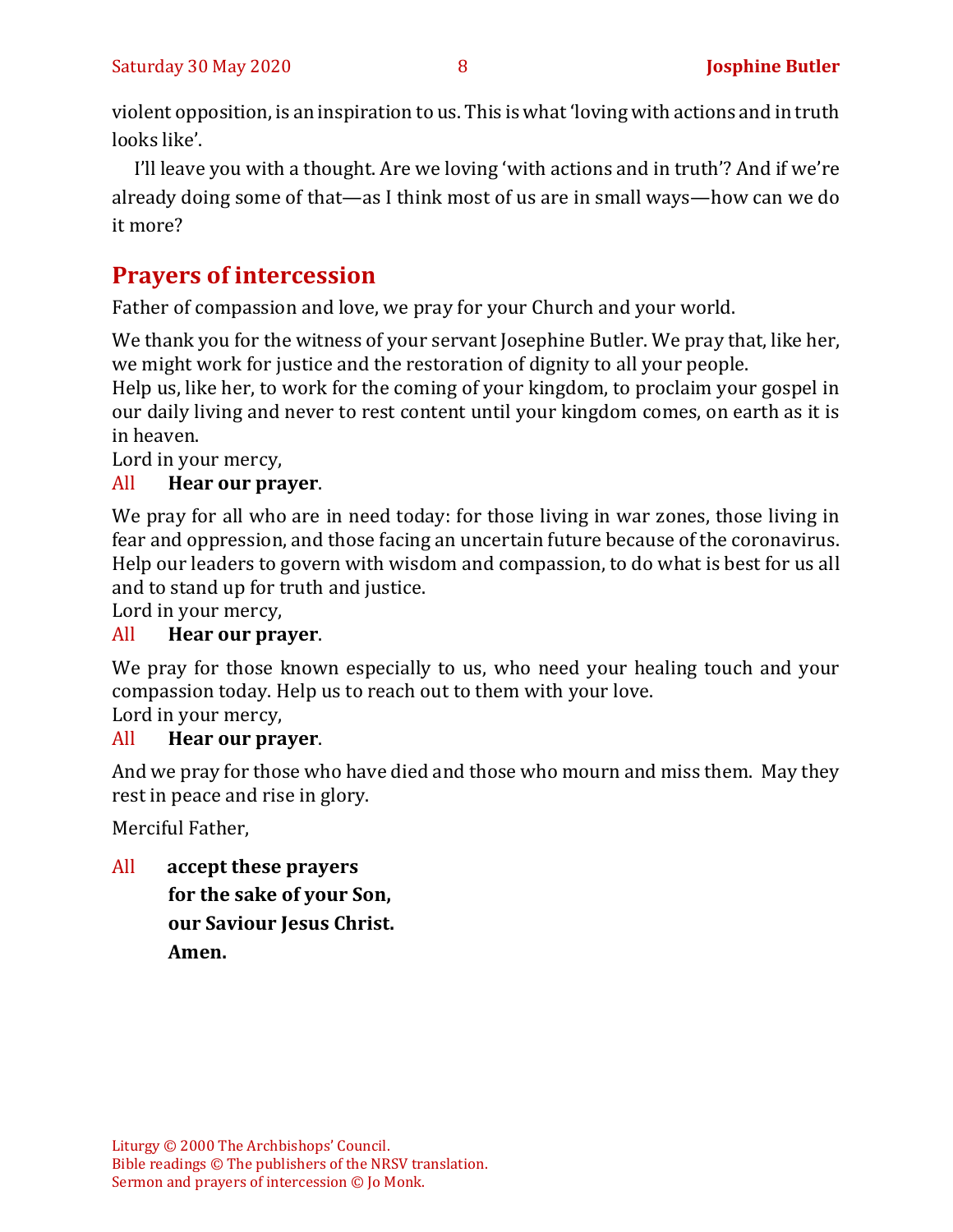# **The peace**

May the God of peace sanctify you: may he so strengthen your hearts in holiness that you may be blameless before him at the coming of our Lord Jesus with his saints.

The peace of the Lord be always with you:

#### All **And also with you.**

The liturgy of the Communion Service appears below

# The Dismissal

May Christ who makes saints of sinners, who has transformed those we remember today, raise and strengthen you that you may transform the world; and the blessing of God the Almighty: Father, Son, and Holy Spirit, be with you now and remain with you always.

#### All **Amen**

Go in peace to love and serve the Lord.

#### All **In the name of Christ. Amen.**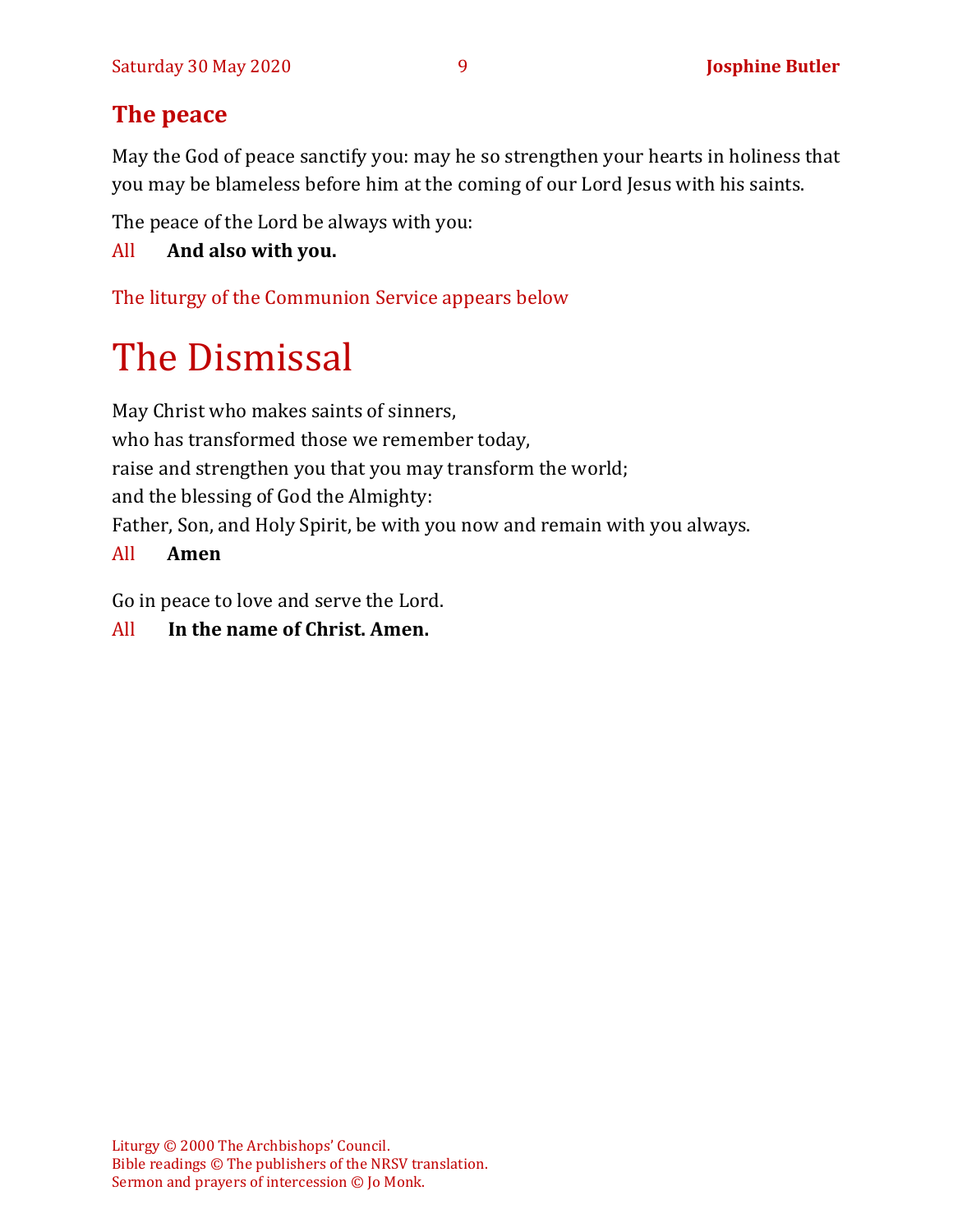# Eucharistic Prayer (prayer E)

The Lord be with you

#### All **and also with you.**

Lift up your hearts.

#### All **We lift them to the Lord.**

Let us give thanks to the Lord our God.

#### All **It is right to give thanks and praise.**

It is indeed right, our duty and our joy that we should always sing of your glory, holy Father, almighty and eternal God, through Jesus Christ your Son our Lord. For you are the hope of the nations, the builder of the city that is to come. Your love made visible in Jesus Christ brings home the lost, restores the sinner and gives dignity to the despised. In his face your light shines out, flooding lives with goodness and truth, gathering into one in your kingdom a divided and broken humanity. Therefore with all who can give voice in your creation we glorify your name, for ever praising you and saying,

All **Holy, holy, holy Lord, God of power and might, heaven and earth are full of your glory. Hosanna in the highest. Blessed is he who comes in the name of the Lord. Hosanna in the highest.**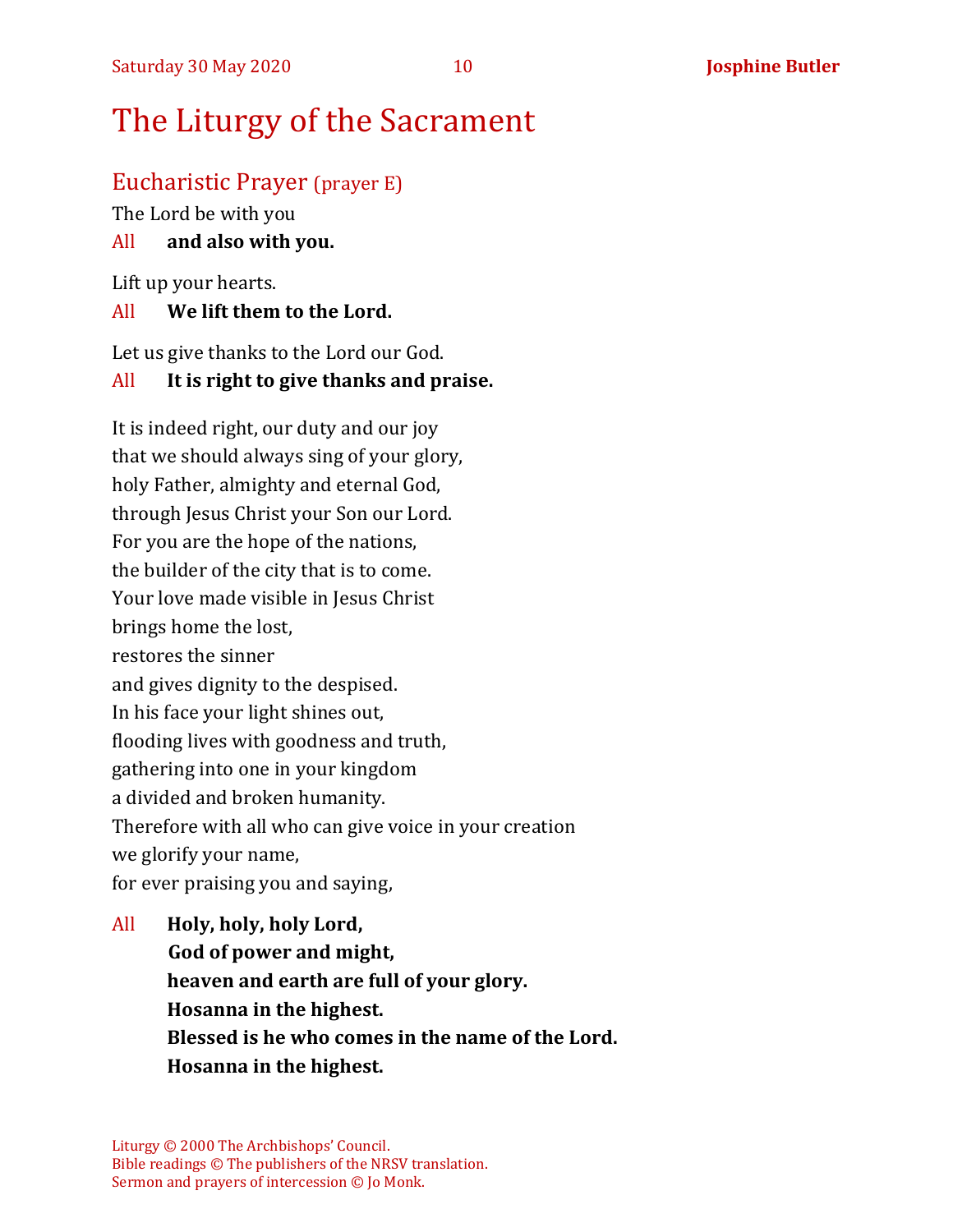We praise and bless you, loving Father, through Jesus Christ, our Lord; and as we obey his command, send your Holy Spirit, that broken bread and wine outpoured may be for us the body and blood of your dear Son.

On the night before he died he had supper with his friends and, taking bread, he praised you. He broke the bread, gave it to them and said: Take, eat; this is my body which is given for you; do this in remembrance of me.

When supper was ended he took the cup of wine. Again he praised you, gave it to them and said: Drink this, all of you; this is my blood of the new covenant, which is shed for you and for many for the forgiveness of sins. Do this, as often as you drink it, in remembrance of me.

So, Father, we remember all that Jesus did, in him we plead with confidence his sacrifice made once for all upon the cross. Bringing before you the bread of life and cup of salvation, we proclaim his death and resurrection until he comes in glory.

Great is the mystery of faith:

All **Christ has died. Christ is risen. Christ will come again.**

Lord of all life, help us to work together for that day when your kingdom comes and justice and mercy will be seen in all the earth.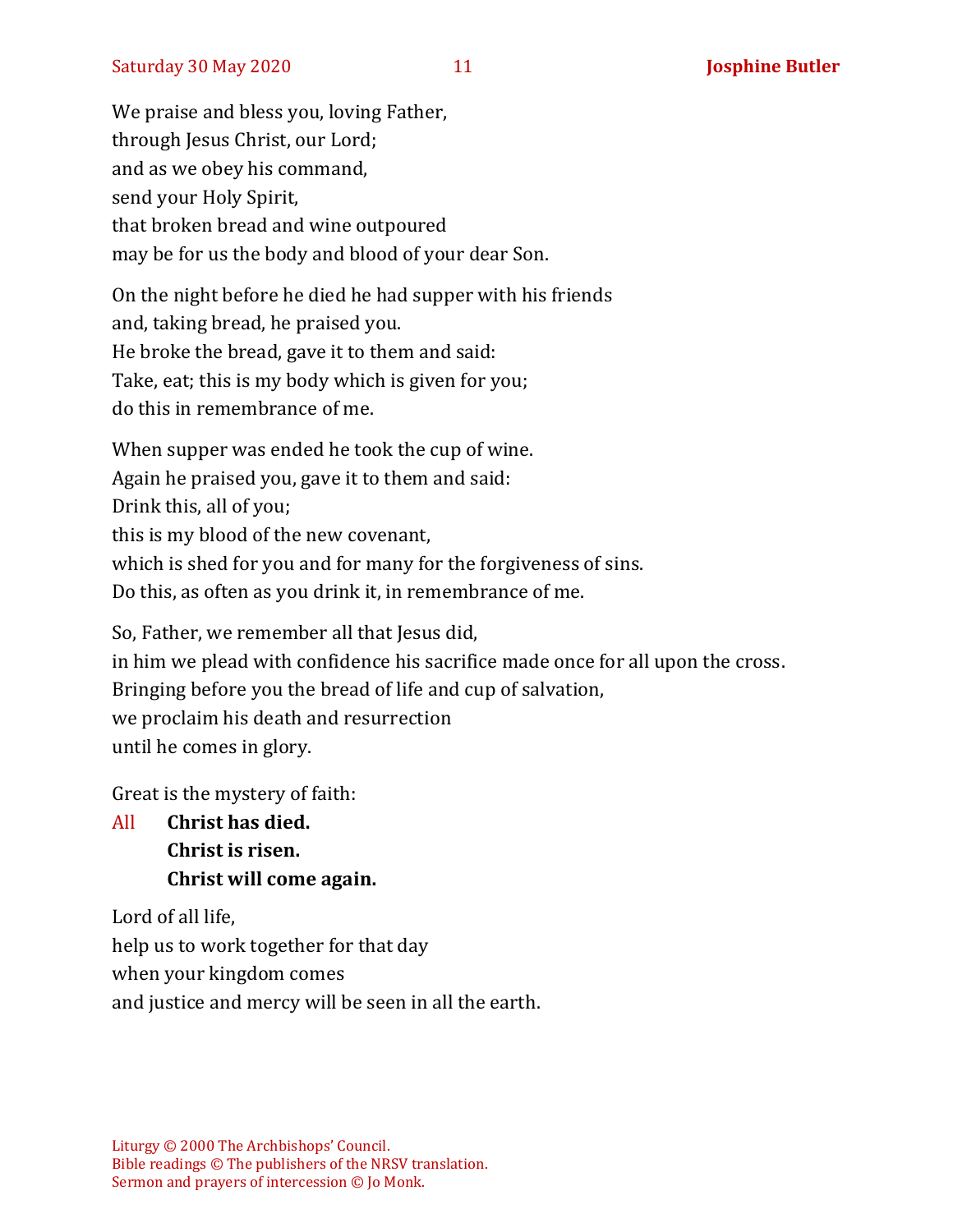Look with favour on your people, gather us in your loving arms and bring us with Julian of Norwich, St Barnabas and all the saints to feast at your table in heaven.

Through Christ, and with Christ, and in Christ, in the unity of the Holy Spirit, all honour and glory are yours, O loving Father, for ever and ever.

All **Amen.**

# The Lord's Prayer

As our Saviour taught us, so we pray

All **Our Father in heaven, hallowed be your name, your kingdom come, your will be done, on earth as in heaven. Give us today our daily bread. Forgive us our sins as we forgive those who sin against us. Lead us not into temptation but deliver us from evil. For the kingdom, the power, and the glory are yours now and for ever. Amen.**

# Breaking of the Bread

We break this bread to share in the body of Christ.

All **Though we are many, we are one body, because we all share in one bread.**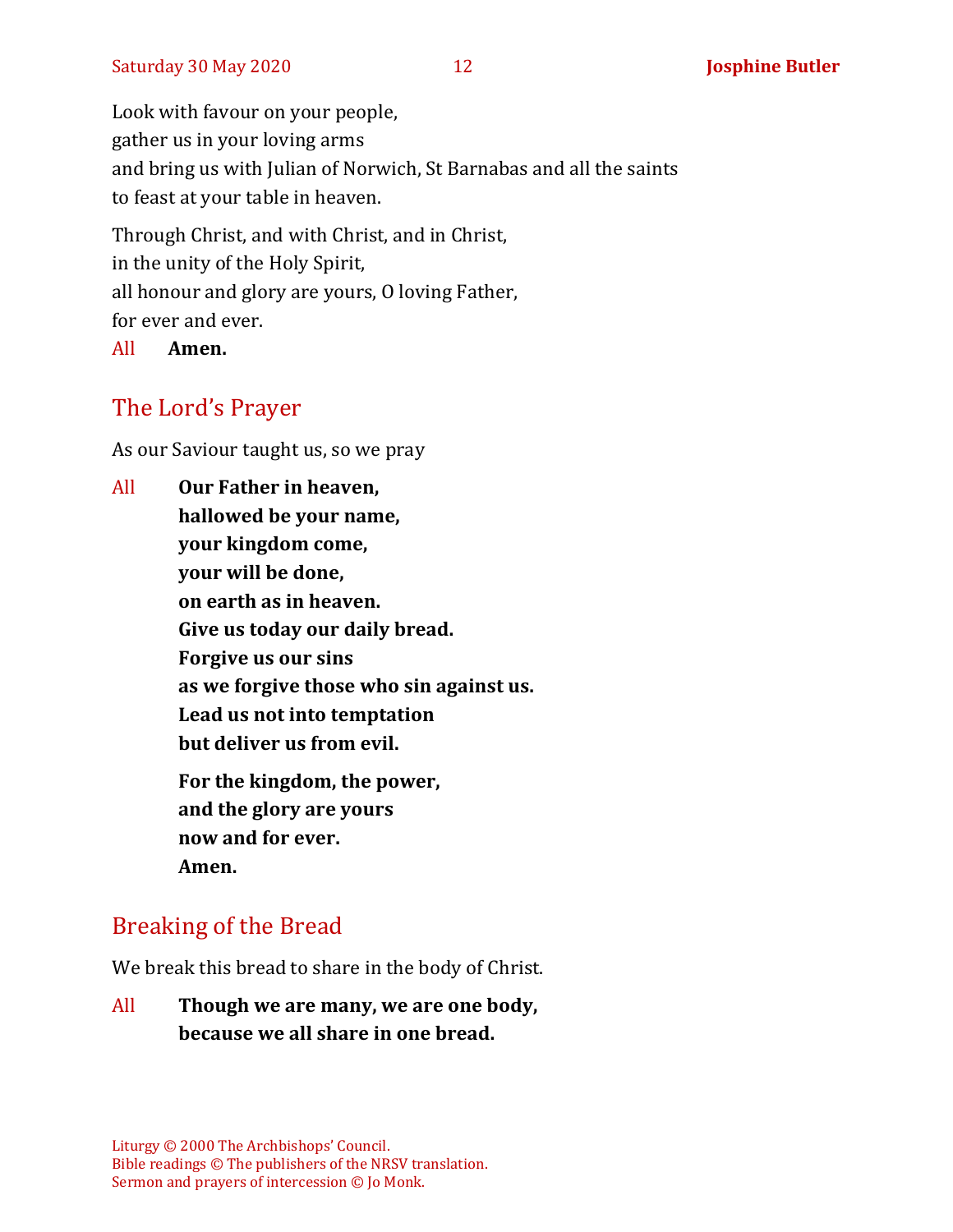All **Lamb of God,**

**you take away the sin of the world, have mercy on us. Lamb of God, you take away the sin of the world, have mercy on us.**

**Lamb of God, you take away the sin of the world, grant us peace.**

Draw near with faith.

Receive the body of our Lord Jesus Christ which he gave for you, and his blood which he shed for you. Eat and drink in remembrance that he died for you, and feed on him in your hearts by faith with thanksgiving.

#### All **We do not presume**

**to come to this your table, merciful Lord, trusting in our own righteousness, but in your manifold and great mercies. We are not worthy so much as to gather up the crumbs under your table. But you are the same Lord whose nature is always to have mercy. Grant us therefore, gracious Lord, so to eat the flesh of your dear Son Jesus Christ and to drink his blood, that our sinful bodies may be made clean by his body and our souls washed through his most precious blood, and that we may evermore dwell in him, and he in us. Amen.**